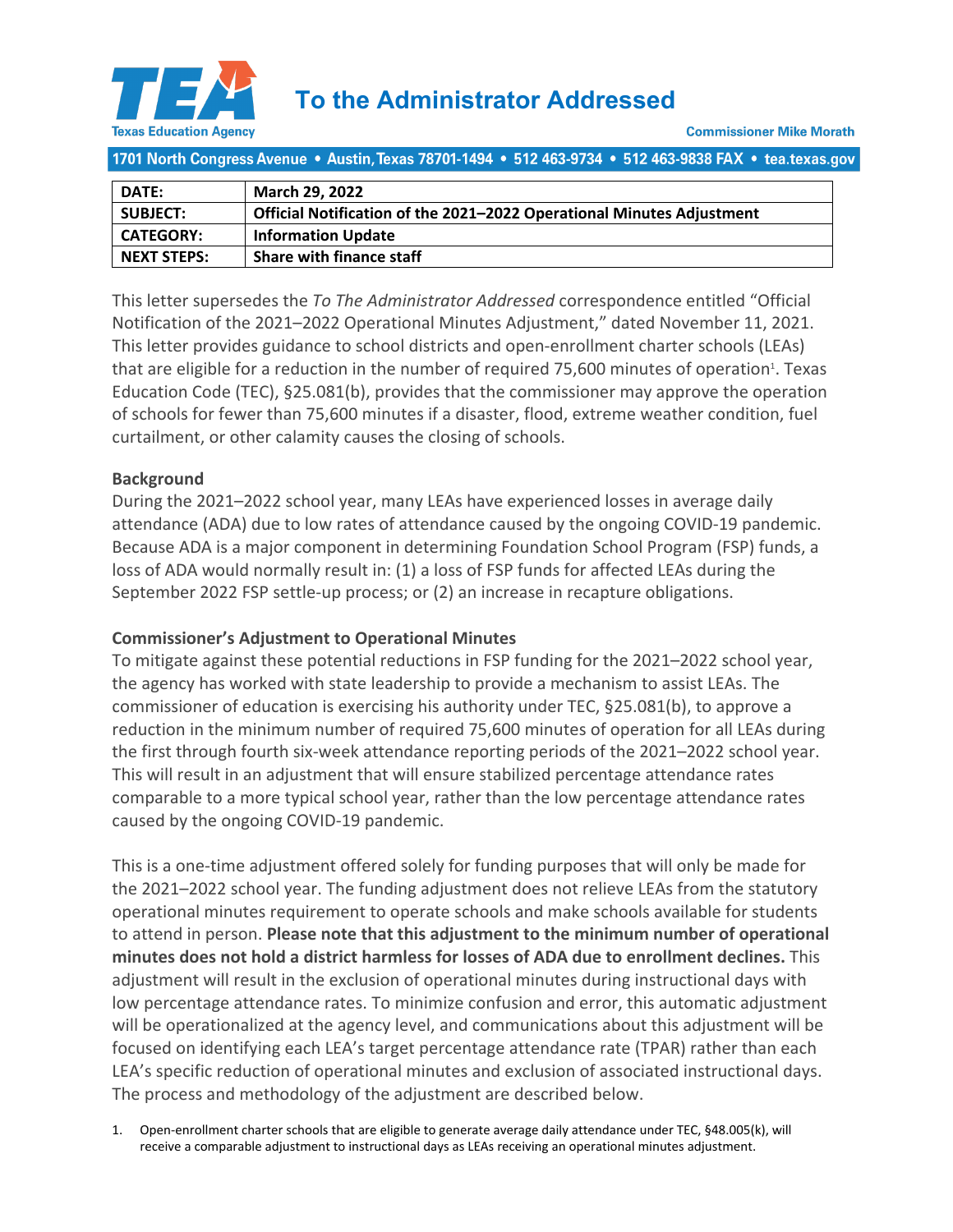#### **Methodology**

For each LEA, the agency will calculate a target percentage attendance rate (TPAR), which will be the LEA's average percentage attendance rate for the first four six-week attendance reporting periods of the 2019-2020 school year. LEAs that were not in operation during the 2019-2020 school year will be assigned the state average TPAR for the first four six-week attendance reporting periods of the 2019-2020 school year for purposes of the calculation described above.

The agency will compare each LEA's average actual percentage attendance rate for the first through fourth six-week attendance reporting periods of the 2021-2022 school year with the TPAR. If the agency determines that the LEA experienced an average actual percentage attendance rate that is less than the TPAR, the agency will adjust operational minutes for that LEA as necessary to increase the average actual percentage attendance rate to the TPAR. This adjustment will also apply to attendance reported in special instructional settings.

The TPAR for the first four six-week attendance reporting periods of the 2019-2020 school year is calculated as follows:

- TPAR = Total Days Present  $\div$  Total Days Membership, where
- Total Days Present = Total Eligible Days Present<sup>2</sup> + Total Ineligible Days Present, and
- Total Days Membership = Total Days Present + Total Days Absent

The agency will use the same methodology to calculate the actual average percentage attendance rate for the first four six-week attendance reporting periods of the 2021-2022 school year.

# **Eligibility**

All LEAs will automatically be granted this adjustment to operational minutes for the first through fourth six-week attendance reporting periods. No application or other action by LEAs is necessary.

# **Reporting**

**LEAs should not adjust their reported instructional days or scheduled operational minutes in their student information system, nor should LEAs adjust this data when reporting it through the Public Education Information Management System (PEIMS).** LEAs must continue to ensure that all calendar tracks meet the operational minute and/or instructional minute requirements set forth in TEC, §25.081(a) and §48.005(i-m). Beginning with the 2021-2022 summer PEIMS submission, agency auditors will be reviewing the calendar tracks that LEAs submit to ensure they meet these requirements. Any calendar tracks that do not meet the required minute requirements will have proportional funding reductions applied to those tracks.

2. Total Eligible Days Present for the 2021-2022 school year will include remote synchronous and remote asynchronous eligible days present.